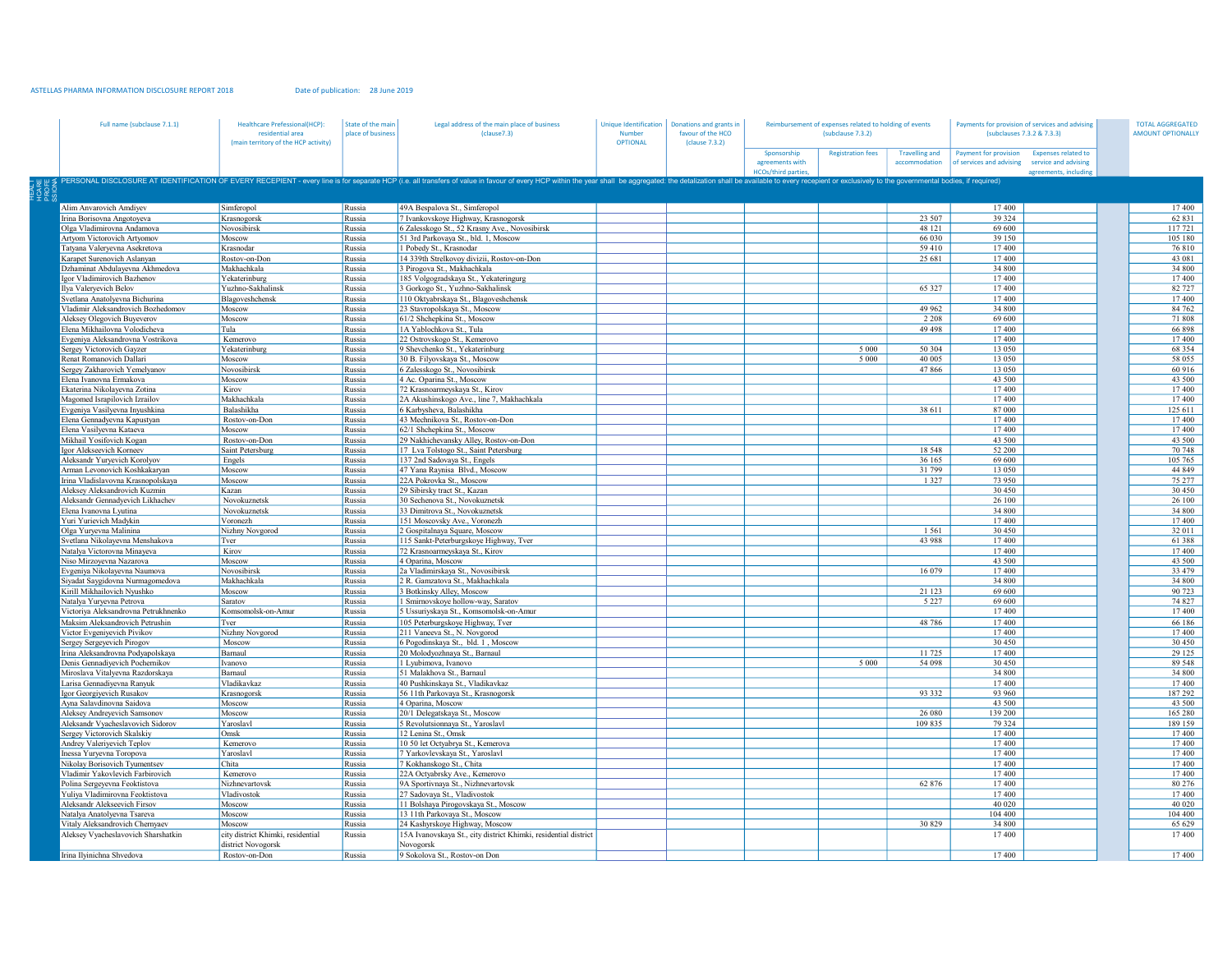| OTHER DATA, IF NOT INDICATED ABOVE - if the information cannot be disclosed on the personal basis according to the legislatio            |               |        |                                                                |  |               |               |            |                 |               |               |               |
|------------------------------------------------------------------------------------------------------------------------------------------|---------------|--------|----------------------------------------------------------------|--|---------------|---------------|------------|-----------------|---------------|---------------|---------------|
| ther of disclosed ones                                                                                                                   |               |        |                                                                |  |               |               | 15 000     | 1 179 908       | 2 2 0 1 4 2 8 |               | 3 3 9 6 3 3 6 |
| Total amount related to transfer of values exercised in favour of such recipients (HCP) - subclause 7.3.4                                |               |        |                                                                |  | $\sim$        |               | 251921     | 9 776 421       | 35 332 161    | $\sim$        | 45 360 503    |
| <b>Number of disclosed ones</b>                                                                                                          |               |        |                                                                |  |               |               |            | 30 <sup>1</sup> | 64            | $\sim$        |               |
| Number of recipients, information on whom is disclosed in general - subclause 7.3.4<br>% of total number of recipients - subclause 7.3.4 |               |        |                                                                |  | $\sim$        | $\sim$        | 32         | 146             | 661           | $\sim$        |               |
|                                                                                                                                          |               |        |                                                                |  |               |               | 91,43%     | 82,95%          | 91,17%        |               |               |
|                                                                                                                                          |               |        |                                                                |  |               |               |            |                 |               |               |               |
|                                                                                                                                          |               |        |                                                                |  |               |               |            |                 |               |               |               |
| HCO <sub>1</sub>                                                                                                                         |               |        |                                                                |  | Annual amount | Annual amount | huoms laun | Annual amount   | Annual amount | Annual amount | Optionally    |
| RPO "Krasnoyarsk Krai Pediatric Doctors Association"   Krasnoyarsk                                                                       |               | Russia | 2 "A" Kirenskogo St., Krasnoyarsk, 660074                      |  |               | 50 000        |            |                 |               |               | 50 000        |
|                                                                                                                                          |               |        |                                                                |  |               |               |            |                 |               |               |               |
| "Krasnoyarsk Krai Therapist Association" LLC                                                                                             | Krasnoyarsk   | Russia | 3-99 Okhrany Truda St., Krasnoyarsk, 660075                    |  |               | 150 000       |            |                 |               |               | 150 000       |
|                                                                                                                                          |               |        |                                                                |  |               |               |            |                 |               |               |               |
| Regional Public Organization National Community of Moscow                                                                                |               | Russia | 4 Tagilskaya St., bld. 5, unit XXVI, room 16, 107143           |  |               | 1 130 000     |            |                 |               |               | 1 130 000     |
| Pediatric Hematologists and Oncologists (RPO                                                                                             |               |        |                                                                |  |               |               |            |                 |               |               |               |
| NCRHO)                                                                                                                                   |               |        |                                                                |  |               |               |            |                 |               |               |               |
|                                                                                                                                          |               |        |                                                                |  |               |               |            |                 |               |               |               |
| All-Russia Public Organization "Russian Community of Moscow                                                                              |               | Russia | 25 Trubnaya St., apt. 1, Moscow, 119021                        |  |               | 760 000       |            |                 |               |               | 760 000       |
| Clinical Oncology"                                                                                                                       |               |        |                                                                |  |               |               |            |                 |               |               |               |
|                                                                                                                                          |               |        |                                                                |  |               |               |            |                 |               |               |               |
| Regional Public Organization "Tyumen Region                                                                                              | Tyumen        | Russia | 3 Olovyannikova Lane, Tyumen, 625041                           |  |               | 100 000       |            |                 |               |               | 100 000       |
| Oncologists and Radiotherapists Association"                                                                                             |               |        |                                                                |  |               |               |            |                 |               |               |               |
|                                                                                                                                          |               |        |                                                                |  |               |               |            |                 |               |               |               |
| Public Organization "Kemerovo Region                                                                                                     | Kemerovo      | Russia | 9-32 Molodyozhnaya St., Kemerovo Branch "Novosibirsky", 650071 |  |               | 100 000       |            |                 |               |               | 100 000       |
| Otolaryngologists Union"                                                                                                                 |               |        |                                                                |  |               |               |            |                 |               |               |               |
|                                                                                                                                          |               |        |                                                                |  |               |               |            |                 |               |               |               |
| Rostov Regional Public Organization of medical                                                                                           | Rostov-on-Don | Russia | 80 Sokolova Ave., apt. 41, Rostov-on-Don, 344010               |  |               | 550 000       |            |                 |               |               | 550 000       |
| officers "Medical WORLD"                                                                                                                 |               |        |                                                                |  |               |               |            |                 |               |               |               |
|                                                                                                                                          |               |        |                                                                |  |               |               |            |                 |               |               |               |
|                                                                                                                                          |               |        |                                                                |  |               |               |            |                 |               |               |               |
| Autonomous Non-Profit Organization of Continuing Moscow<br>Professional Education "Academy of Innovative                                 |               | Russia | 5 Okruzhnoy Drive, bld.1, Moscow, 107553                       |  | 4 300 000     |               |            |                 |               |               | 4 300 000     |
| Education"                                                                                                                               |               |        |                                                                |  |               |               |            |                 |               |               |               |
|                                                                                                                                          |               |        |                                                                |  |               |               |            |                 |               |               |               |
|                                                                                                                                          |               |        |                                                                |  |               |               |            |                 |               |               |               |
| Autonomous Non-Profit Organization of Continuing   Moscow                                                                                |               | Russia | 20 B. Cheryomushkinskaya St., site 4, unit II, room 2, Moscow, |  | 760 000       |               |            |                 |               |               | 760 000       |
| rofessional Education "Healthcare Development<br>nstitute"                                                                               |               |        | 117218                                                         |  |               |               |            |                 |               |               |               |
|                                                                                                                                          |               |        |                                                                |  |               |               |            |                 |               |               |               |
|                                                                                                                                          |               |        |                                                                |  |               |               |            |                 |               |               |               |
| Autonomous Non-Profit Organization "Training<br>Center of Continuing Professional Education                                              | Moscow        | Russia | 6 Kolokolnikov lane, bld. 1, Moscow, 107045                    |  | 2 100 000     |               |            |                 |               |               | 2 100 000     |
| "Continuous Medical Education"                                                                                                           |               |        |                                                                |  |               |               |            |                 |               |               |               |
|                                                                                                                                          |               |        |                                                                |  |               |               |            |                 |               |               |               |
|                                                                                                                                          |               |        |                                                                |  |               |               |            |                 |               |               |               |
| Federal State Budgetary Educational Institution of the Saint Petersburg                                                                  |               | Russia | 2 Litovskaya St., Saint Petersburg, 194100                     |  |               | 500 000       |            |                 |               |               | 500 000       |
| Higher Education "Saint Petersburg State Pediatric                                                                                       |               |        |                                                                |  |               |               |            |                 |               |               |               |
| Medical University " under the Ministry of Healthcare                                                                                    |               |        |                                                                |  |               |               |            |                 |               |               |               |
| of the Russian Federation (FSBEI HE SPbSPMU under                                                                                        |               |        |                                                                |  |               |               |            |                 |               |               |               |
| Ministry of Healthcare of the Russian Federation)                                                                                        |               |        |                                                                |  |               |               |            |                 |               |               |               |
|                                                                                                                                          |               |        |                                                                |  |               |               |            |                 |               |               |               |
|                                                                                                                                          |               |        |                                                                |  |               |               |            |                 |               |               |               |
| Research and Development Establishment of Therapy Novosibirsk                                                                            |               | Russia | 175/1 Borisa Bogatkova St., Novosibirsk, 630089                |  | 100 000       |               |            |                 |               |               | 100 000       |
| and Preventive Medicine - branch of Federal State                                                                                        |               |        |                                                                |  |               |               |            |                 |               |               |               |
| <b>Budgetary Scientific Institution "Federal Research</b><br>Center Institute of Cytology and Genetics of Siberian                       |               |        |                                                                |  |               |               |            |                 |               |               |               |
| Division of the Russian Academy of Sciences"                                                                                             |               |        |                                                                |  |               |               |            |                 |               |               |               |
| (RDETPM - branch ICG SD RAS)                                                                                                             |               |        |                                                                |  |               |               |            |                 |               |               |               |
|                                                                                                                                          |               |        |                                                                |  |               |               |            |                 |               |               |               |
|                                                                                                                                          |               |        |                                                                |  |               |               |            |                 |               |               |               |
|                                                                                                                                          |               |        |                                                                |  |               |               |            |                 |               |               |               |
| Non-Profit Organization "Republic of Dagestan                                                                                            | Makhachkala   | Russia | 1 Lenina St., Makhachkala, 367000                              |  |               | 50 000        |            |                 |               |               | 50 000        |
| Obstetrician-Gynecologists Association"                                                                                                  |               |        |                                                                |  |               |               |            |                 |               |               |               |
|                                                                                                                                          |               |        |                                                                |  |               |               |            |                 |               |               |               |
| FSBIS "Kirov Research and Development Institute of Kirov                                                                                 |               | Russia | 72 Krasnoarmeyskaya St., Kirov, 610027                         |  |               | 500 000       |            |                 |               |               | 500 000       |
| Hematology and Transfusion of Federal Medical and                                                                                        |               |        |                                                                |  |               |               |            |                 |               |               |               |
| <b>Biological Agency"</b>                                                                                                                |               |        |                                                                |  |               |               |            |                 |               |               |               |
|                                                                                                                                          |               |        |                                                                |  |               |               |            |                 |               |               |               |
|                                                                                                                                          |               |        |                                                                |  |               |               |            |                 |               |               |               |